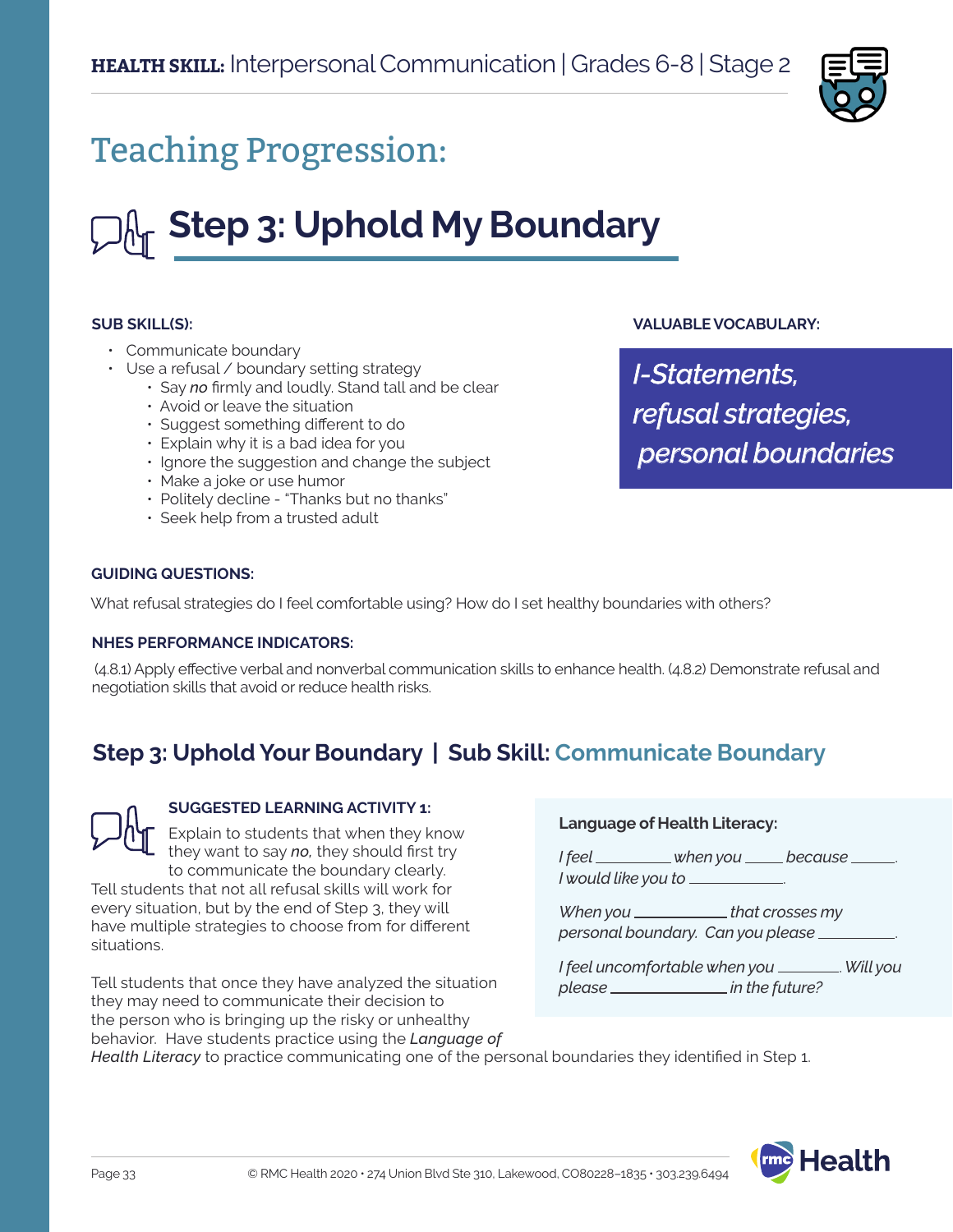

## Teaching Progression: **Step 3 | Uphold My Boundary (Cont.)**

### **Step 3: Uphold My Boundary Sub Skill: Use A Refusal/Boundary Setting Strategy**

#### **SUGGESTED LEARNING ACTIVITY 1:**

Explain to students that sometimes they may not feel safe or comfortable directly communicating their boundary, and therefore, they should be ready with 2-3 refusal strategies in addition to stating their personal boundary. Model for students how to use multiple strategies.

| Refusal/Boundary<br><b>Setting Strategy</b>           | Language of Health Literacy:                                          | Example:                                                                                                                  |
|-------------------------------------------------------|-----------------------------------------------------------------------|---------------------------------------------------------------------------------------------------------------------------|
| Say no firmly and loudly.<br>Stand tall and be clear. |                                                                       | "No, I do not want to JUUL."                                                                                              |
| Avoid or leave the<br>situation.                      | "I need to leave. I forgot I have ____<br>to do."                     | "I need to leave. I forgot I have a<br>Chemistry test tomorrow. I need to<br>study."                                      |
| Suggest something<br>different to do.                 | "I was thinking about going to _________.<br>Anyone want to join me?" | "I was thinking about going to 7-11 to get<br>a snack. Anyone want to join me?"                                           |
| Explain why it is a bad idea<br>for you.              |                                                                       | "I really can't do that because my<br>coaches would be upset with me if they<br>found out."                               |
| Ignore the suggestion and<br>change the subject.      | "Have you heard about"                                                | "Have you heard about soccer try outs<br>this week? Do you think you'll try out?"                                         |
| Make a joke or use humor.                             | "You want me to do that?! Don't you<br>know"                          | "You want me to do that?! Don't you<br>know that stuff stunts your growth and I<br>want to be 6'8" and play for the NBA." |
| Politely decline.                                     | "Thanks, but no thanks."                                              | "Thanks for inviting me to the party, but I<br>don't think I will go."                                                    |

If the person will not accept your no or respect your boundary**, seek the help of a trusted adult.**

Place students in small groups (2-3) to practice using refusal strategies. Provide students with 4-6 scenarios to practice the strategies.

#### **See Next Page For Teaching Notes.**